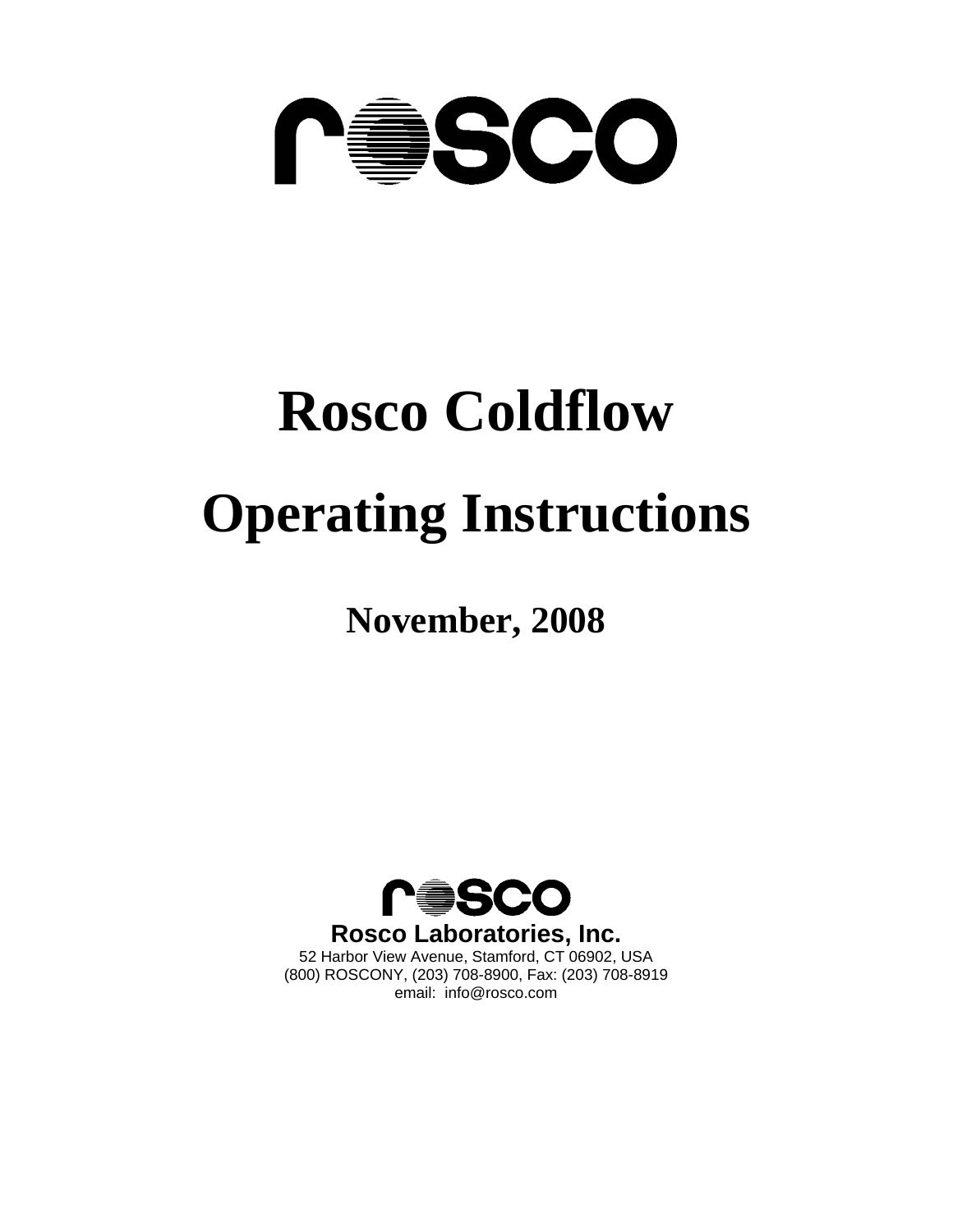# **ROSCO COLDFLOW Operation Manual**

# **TABLE OF CONTENTS**

# **INTRODUCTION**

The ROSCO COLDFLOW is an accessory for standard fog machines that converts liquid carbon dioxide  $(LCO<sub>2</sub>)$  to dry ice. The dry ice cools a uniquely designed aluminum extrusion that is capable of converting large volumes of fog into dense low lying fog, The unit can create a wide range of low lying fog effects from a continuous layer to a gigantic cloudburst. Best results will be achieved when the ROSCO COLDFLOW is used with any Rosco fog machine plus Rosco Stage & Studio Fog Fluid.

COLDFLOW is a registered trademark of High End industries, Inc. Parts of this manual are the copywright of High End Systems, Inc. and are used with their permission.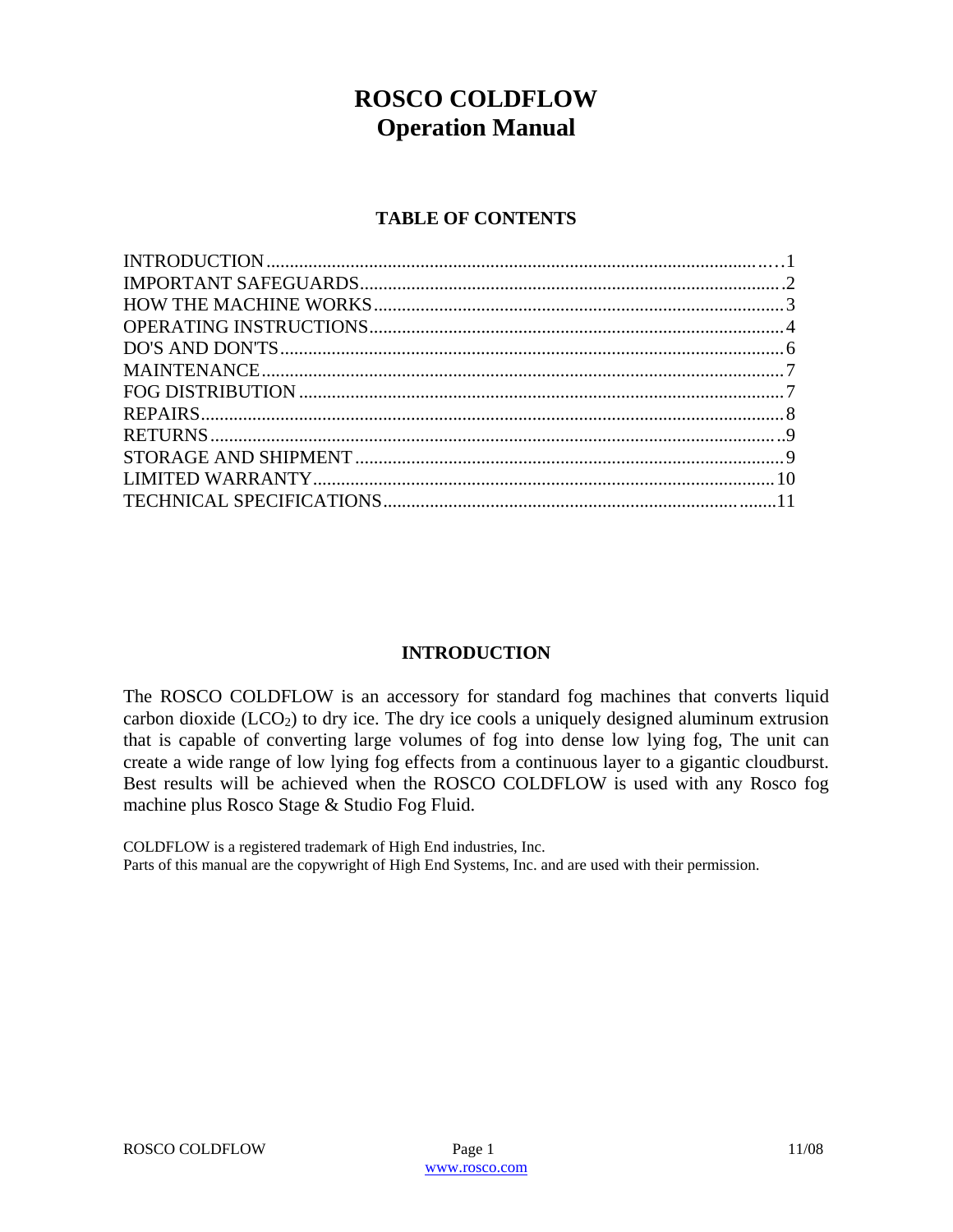# **IMPORTANT SAFEGUARDS**

READ AND UNDERSTAND THESE SAFETY PRECAUTIONS BEFORE OPERATING THE MACHINE. FAILURE TO PROPERLY FOLLOW THESE PRECAUTIONS MAY LEAD TO A FIRE, EXPLOSION, OR ELECTRICAL SHOCK.

**FOG FLUID HEALTH CAUTION: VAPOR FROM THIS FLUID, LIKE ANY OTHER COMMON MATERIAL IN A VAPORIZED STATE, MAY BE IRRITATING TO OR CAUSE ALLERGIC SYMPTOMS IN SOME PERSONS WITH ALLERGENIC SENSITIVITY. DO NOT EXPOSE AT CLOSE RANGE TO KNOWN ASTHMATICS.** 

**CARBON DIOXIDE HEALTH CAUTION: THIS MACHINE USES LIQUID CARBON DIOXIDE. IT MUST ALWAYS BE USED IN ADEQUATELY VENTILATED SPACES TO AVOID POSSIBLE ASPHYXIATION FROM HIGH CONCENTRATIONS OF CARBON DIOXIDE. DO NOT ALLOW ANYONE TO BE COMPLETELY ENVELOPED IN THE FOG.** 

1. This machine uses electrical power at common commercially available voltages. When directly contacted, such voltages are hazardous to human life. All precautions commonly applicable to the use of electric power generally are applicable to the use of this machine. This machine is designed to operate from three-wire power systems where one of the wires is a safety ground. DO NOT disconnect the safety ground or use extension cords or "cheater" plugs to connect this machine to a two-wire system. Operation without a safety ground may result in a hazardous electrical shock.

2. Check the current and voltage rating of your machine. Extension cords must be properly sized and rated for voltage, current and length. Check your local electrical code for the correct gauge extension cord. If an extension cord shows signs of wear or gets warm to the touch, discontinue its use and obtain a cord with a higher current rating. Improper extension cords are not only hazardous, but may result in poor machine performance due to excessive voltage drop.

3. Never use any machine that shows signs of improper use. Even slight damage may be an indication of a major problem. If the machine looks questionable, use it only under strict observation. If the machine shows any unusual behavior, disconnect machine immediately from power and send machine to a Service Center for repair.

4. The machine uses liquid  $CO<sub>2</sub> (LCO<sub>2</sub>)$  under pressure. Be sure that all personnel operating the ROSCO COLDFLOW are completely familiar with safety procedures concerning the handling of  $LCO<sub>2</sub>$ . Please contact the supplier of the  $LCO<sub>2</sub>$  for all pertinent safety information.

5. It is important that the proper type of  $LCO<sub>2</sub>$  tank be used. See Specifications (p. 11) for information.

ROSCO COLDFLOW Page 2 11/08 6. Make sure that all fittings and hoses are tight and in proper working condition. If any hose leaks or shows signs of wear, immediately turn off all pressure and disconnect the machine according to directions.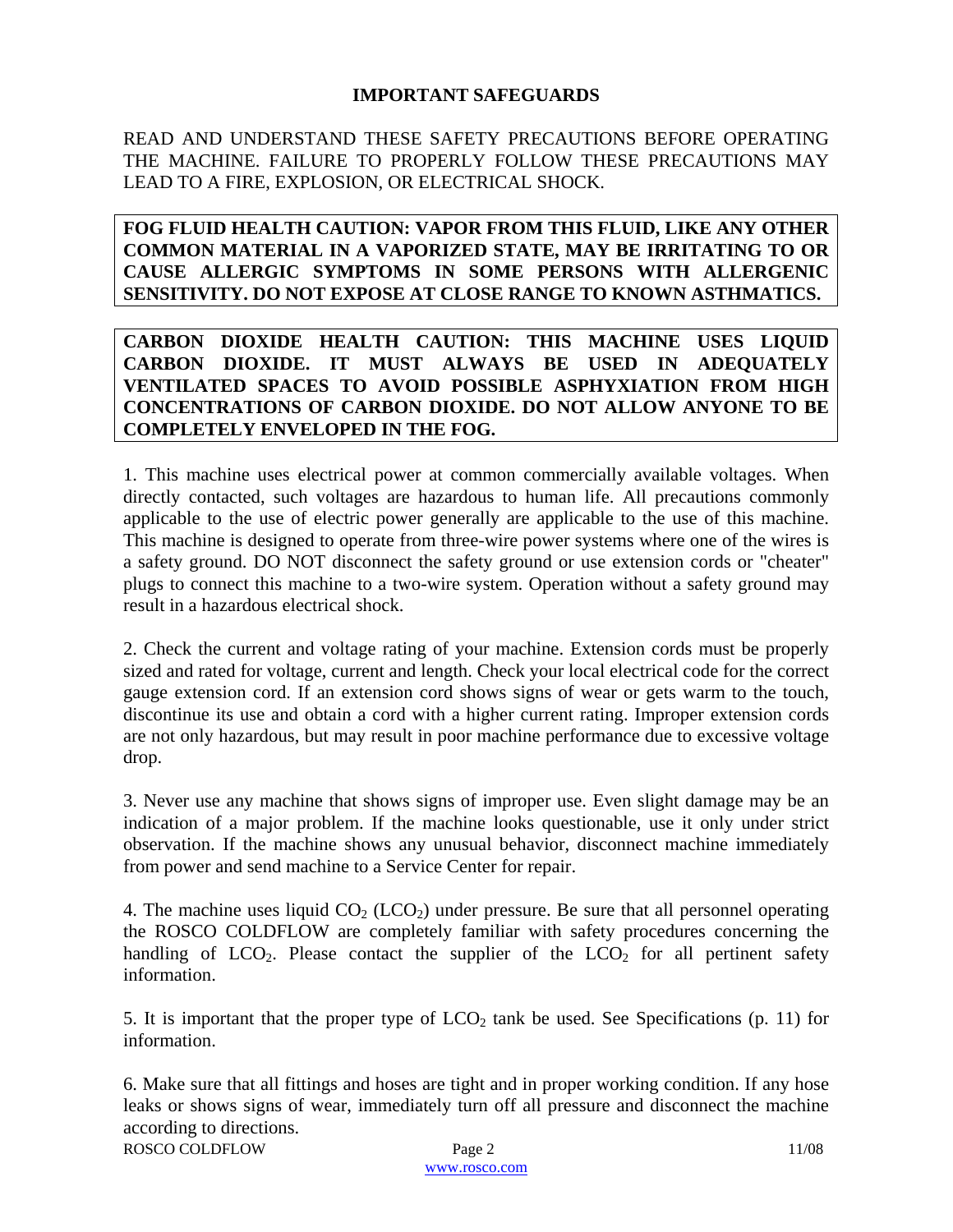7. In any facility, the fog concentration should be controlled. The fog should never mask emergency exits, safety signs, staircases or other safety constructions.

8. Machines are designed for continuous use over an 8-hour day, but to protect components, it is wise to turn off the machine when it is not in use. In permanent installations, it is advisable to equip the circuit with a night cut-off device.

9. Parts of the machine can be very cold when used. Always handle the machine during and after use with gloves.

10. The fog should be blown into an open space and should not be directed at people or objects. Never blow fog on hot surfaces, into glowing heating elements or into open flames. The normally non-flammable and non-toxic haze could react on very hot surfaces and be burnt or decomposed.

11. Unauthorized repair or alteration of any safety devices can lead to improper operation and accidents. Repairs should be performed only by an authorized Service Center.

# **WARNING: USE OF ANY FLUID OTHER THAN ROSCO FOG FLUID OR MODIFICATION OR ATTEMPTED UNAUTHORIZED REPAIR OF THE ROSCO COLDFLOW WILL IMMEDIATELY INVALIDATE THE WARRANTY.**

# **HOW THE MACHINE WORKS**

When the **ROSCO COLDFLOW** is enabled, a cryogenic solenoid valve opens, allowing liquid carbon dioxide  $(LCO<sub>2</sub>)$  to enter a containment chamber where it is converted to dry ice. When the containment chamber is fully charged, a thermal sensor turns off the valve. Once the chamber is cooled to a sufficiently low temperature, the fog machine may be turned on, passing the fog through the cooling tunnel where it is chilled. The chilled fog will lie low to the ground.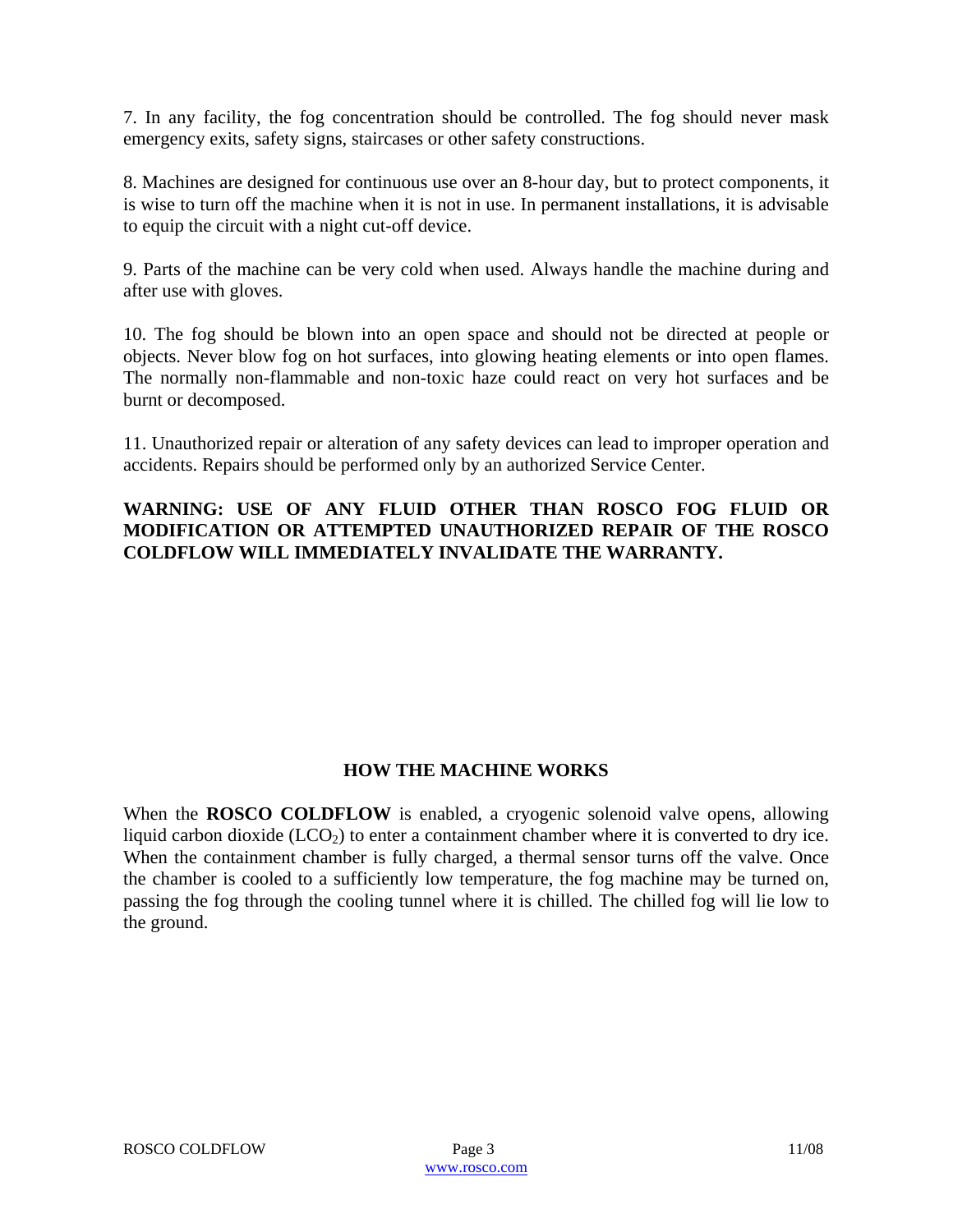## **OPERATING INSTRUCTIONS**

# **1. ATTACHING THE LIQUID CARBON DIOXIDE**

Attach the transfer hose from the ROSCO COLDFLOW to the liquid valve on the  $LCO<sub>2</sub>$  tank using the 11/8 inch (29 mm) wrench provided with the unit. First install the nylon washer supplied with the unit in the tank/transfer hose connection to insure a positive seal, then connect the CGA transfer hose nut to the CGA  $LCO<sub>2</sub>$  Port on the tank and tighten it securely; the liquid valve on the tank should be clearly marked. Slowly turn on the  $LCO<sub>2</sub>$  valve, allowing the transfer hose to pressurize

**NOTE:** It is important that you obtain the proper type of  $LCO<sub>2</sub>$  tank for safe operation of the ROSCO COLDFLOW. LCO<sub>2</sub> tanks are available from many welding supply dealers and other dealers who supply common inert gasses. Please give the following specifications to your  $LCO<sub>2</sub>$  supplier when placing an order for the delivery of an  $LCO<sub>2</sub>$  tank. For assistance, contact your Rosco dealer or distributor.

#### **Tank Types and Pressures**

50 lb.  $CO<sub>2</sub>$  tank (commonly referred to as a Siphon Cylinder or Dip Tube) Maximum Operating Pressure: 1000 psig (69 BAR)

b) Portable Cryogenic VGL Cylinder (commonly referred to as a Dewar) Maximum Operating Pressure: 435 psig (30 BAR) Minimum Operating Pressure: 290 psig (20 BAR)

CGA 320 fittings (U.S.A. Standard) **Note:** Clearly mark the liquid valve port on the  $LCO<sub>2</sub>$  tank.

#### **2. ENABLE THE MACHINE**

Plug the power cord into a socket rated at the proper voltage and amperage. Plug the remote control into the back of the machine. Press the ENABLE button on the remote control. This starts the unit's internal timer and begins the cooling process. The green ENABLE light on the remote control unit will light. This light remains on until you press the ENABLE button again to disable the control electronics. The amber COOLING light on the remote control will be on.

When you are using the 7 ft (2.1 meter) transfer hose supplied with the unit, allow the ROSCO COLDFLOW to charge for approximately five minutes before use to ensure optimum performance. The unit's built in timer-override allows the LCO, cooling chamber to charge for approximately five to fifteen minutes, depending upon the length of the transfer hose. During this charging period, the amber COOLING light on the remote control is on. Once the unit reaches its regulated temperature, it continues to charge for five minutes. When the unit is fully charged, the green READY light on the remote control will light.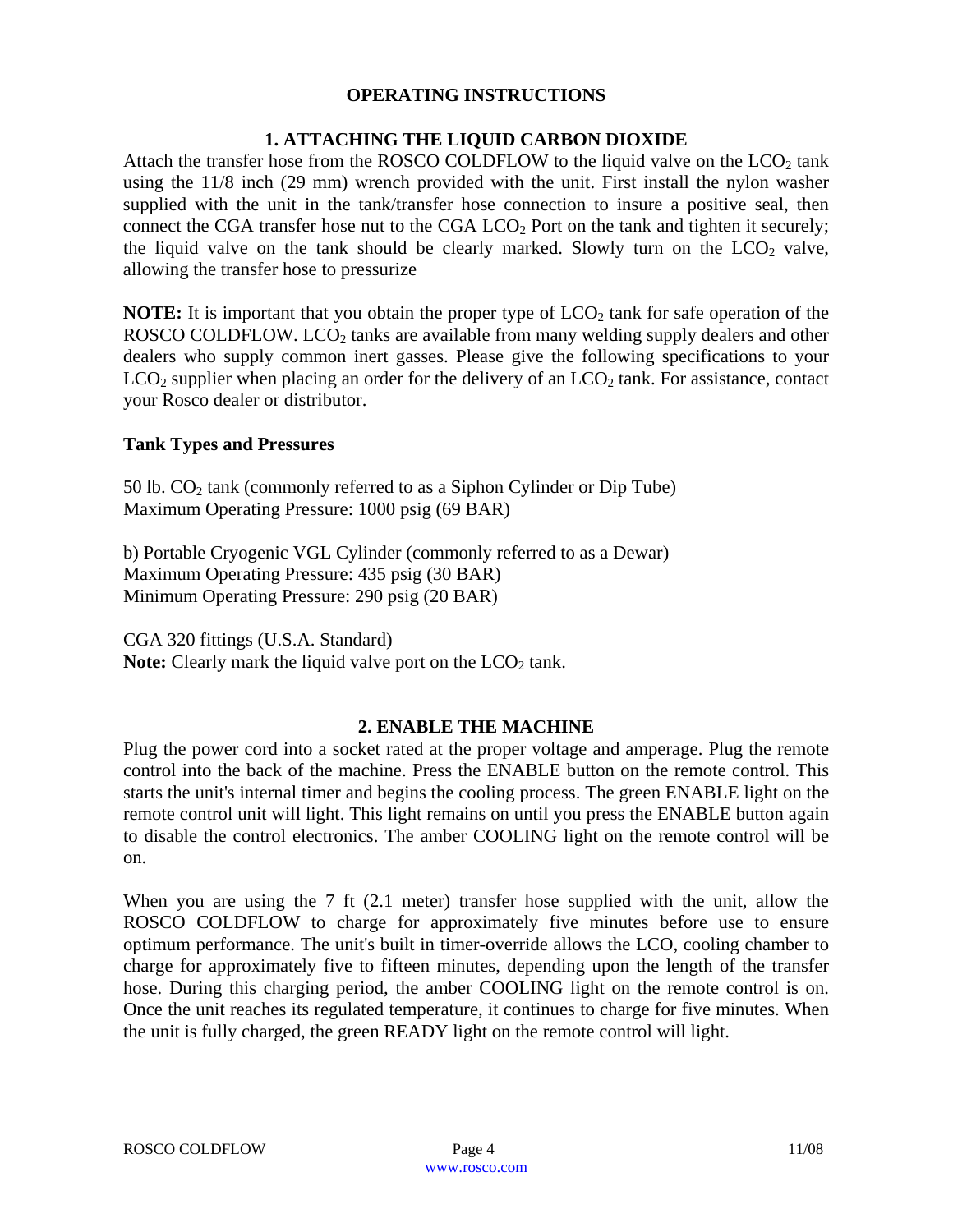# **3. MAKING LOW-LYING FOG**

Place the outlet of the fog machine 3 - 5 inches (8 cm - 13 cm) from the inlet opening of the **ROSCO COLDFLOW,** directing the fog into the cooling tunnel of the unit. Turn on the fog machine and allow it to warm up. When the fog machine is ready, turn on the fog. Adjust the amount of fog passing through the **ROSCO COLDFLOW** to create the desired low lying fog effect.

**NOTE:** Carefully follow all instructions in the manual accompanying the fog machine. Use Rosco Stage & Studio Fog Fluid for optimum results.

#### **4. SHUTTING DOWN THE SYSTEM**

Press the ENABLE button on the remote control to disengage the unit. This stops the flow of  $LCO<sub>2</sub>$ . NOTE: It is not necessary to disconnect the  $LCO<sub>2</sub>$  tank when using the unit in a permanent installation.

# **5. DISCONNECTING THE SYSTEM**

# **WARNING: WEAR SAFETY GLASSES AND GLOVES DURING THE DISCONNECTION PROCEDURE TO PROTECT YOURSELF FROM CONTACT WITH LOW SURFACE TEMPERATURES AND ANY ESCAPING CO2.**

Turn the valve on the  $LCO<sub>2</sub>$  tank to the closed position. Then, using the fitting wrench supplied with the **ROSCO COLDFLOW**, disconnect the transfer hose from the  $LCO<sub>2</sub>$  tank. First, loosen the fitting allowing the  $LCO<sub>2</sub>$  transfer line to depressurize slowly before completing the disconnection. If the unit is used for a prolonged period, you may need to drain it before moving. To remove any unevaporated water from the unit, insert the drain tube, included with the **ROSCO COLDFLOW,** into the quick disconnect located at the rear of the machine and transfer the condensation to an appropriate container. NOTE: It may be necessary to tilt the unit slightly to help the water drain completely.

# **Caution: The Flow Inlet/Outlet grill areas may be very cold. Handle with caution.**

# **6. USING THE MACHINE FREE FROM TANK (OPTIONAL)**

Follow the instructions in Steps 1 and 2 above. Disconnect the unit from the  $LCO<sub>2</sub>$  tank as described in Step 5. **CAUTION: Follow all cautions when disconnecting the transfer hose from the**  $LCO<sub>2</sub>$  **tank.** Transport the unit to the remote location where it will be used. Set up and engage the fog machine as described in Step 3 of this section. NOTE: After disconnecting from the  $LCO<sub>2</sub>$  tank, the unit will remain cold enough to use for approximately 30-60 minutes, depending on conditions.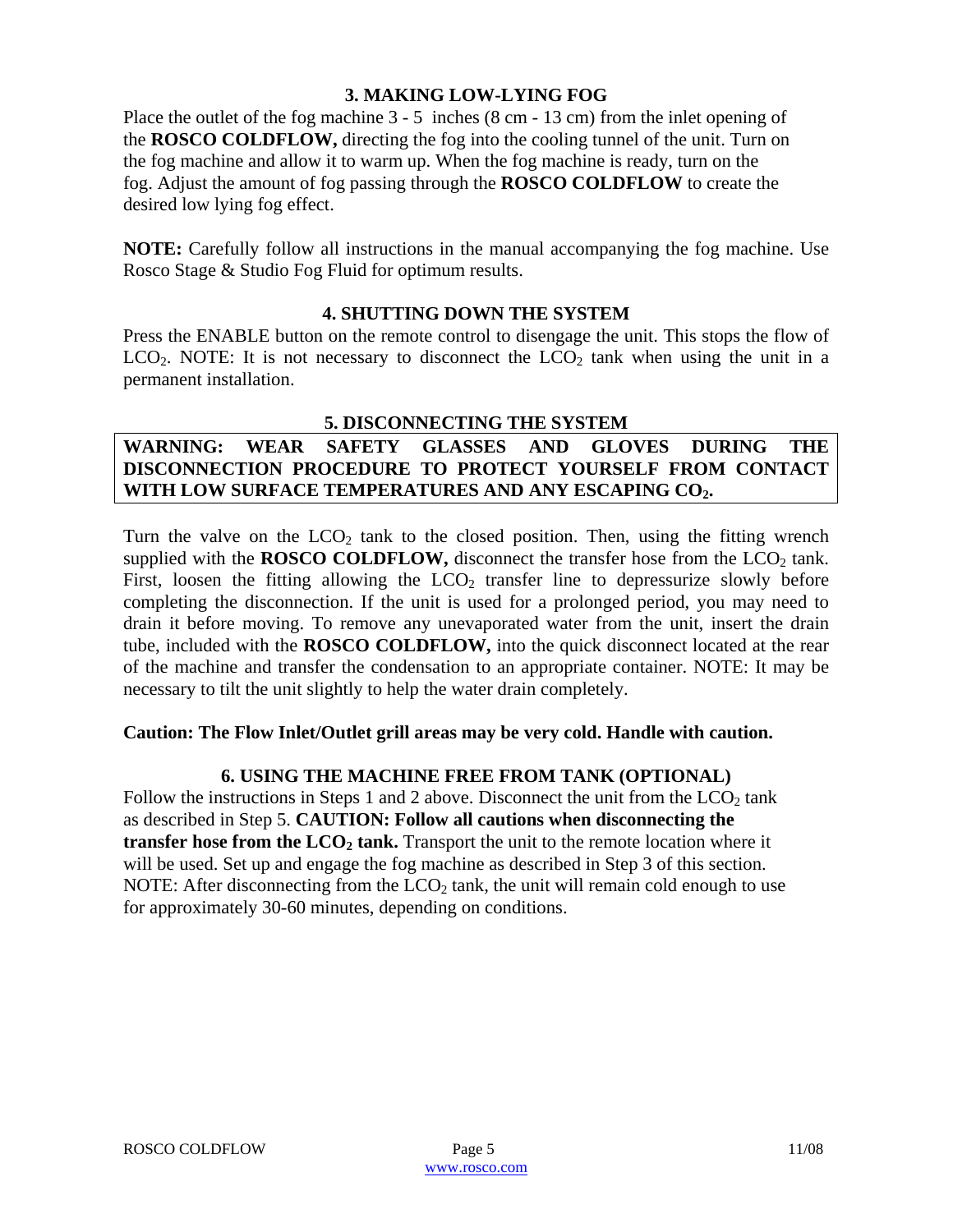# **DO'S & DON'TS**

| D <sub>O</sub> | Read the entire manual before operating the machine and pay particular<br>attention to all CAUTIONS AND WARNINGS.                       |
|----------------|-----------------------------------------------------------------------------------------------------------------------------------------|
| D <sub>O</sub> | Use an extension cord which is properly rated for voltage, current and length<br>and which is free from nicks or other signs of wear.   |
| D <sub>O</sub> | Use a hose which is free from nicks or other signs of wear.                                                                             |
| D <sub>O</sub> | Before each operating period, check to see that the machine is clean and free of<br>foreign objects.                                    |
| DO             | Ensure that the machine is adequately ventilated.                                                                                       |
| D <sub>O</sub> | Use proper caution when handling cold surfaces                                                                                          |
| D <sub>O</sub> | Use the <b>minimum</b> amount of fog required to achieve the desired effect.                                                            |
| DO NOT         | Use the machine near a person who has asthma or similar inhalation disorder.                                                            |
| <b>DO NOT</b>  | Use any foreign substances in the machine.                                                                                              |
| DO NOT         | Use a machine that is damaged or operating improperly in any way.                                                                       |
| DO NOT         | Use a machine that leaks fluid from the housing.                                                                                        |
| <b>DO NOT</b>  | Enclose the machine.                                                                                                                    |
| DO NOT         | Install the machine in such a fashion that the operator cannot see the whole<br>machine including indicator lights.                     |
| DO NOT         | Direct the fog continuously against the same spot. This may eventually cause<br>fog fluid to recondense on walls, furniture, sets, etc. |

# **READ THE COMPLETE MANUAL TO INSURE SAFE OPERATION.**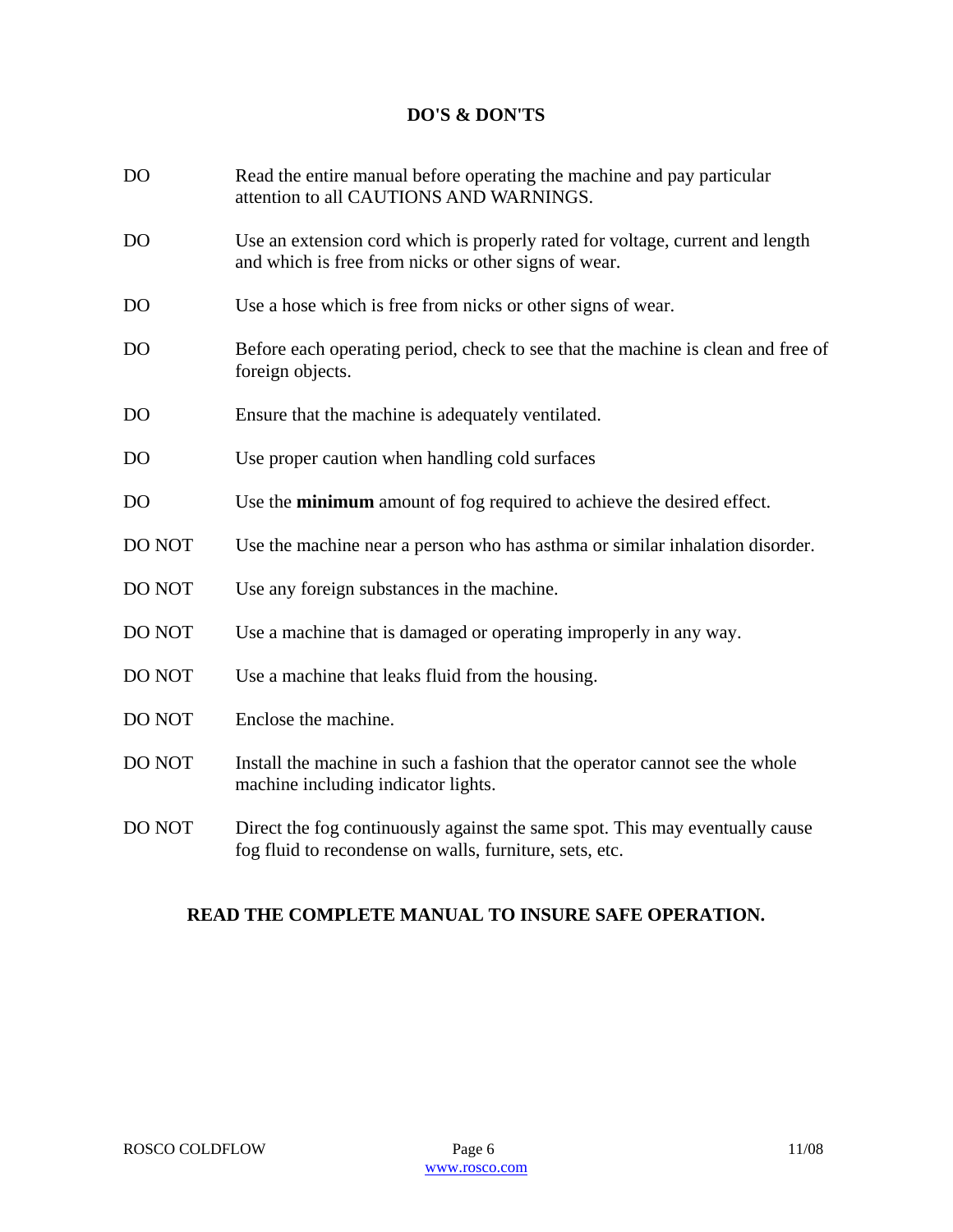# **MAINTENANCE**

1. The **ROSCO COLDFLOW** has two fuses, both located on the main control board located inside the machine. NOTE: Be sure to check the specifications when replacing any fuses.

# **WARNING: DISCONNECT THE ROSCO COLDFLOW FROM POWER BEFORE CHECKING OR REPLACING THE FUSE. FAILURE TO DO SO COULD BE HAZARDOUS AND RESULT IN AN ELECTRICAL SHOCK.**

2. After every operation the machine should be wiped with a clean damp cloth or paper towel. This practice prevents the build up of dirt and dust which may enter the machine and damage sensitive internal components.

3. During use, operation of all switches and indicator lights should be monitored. Lights that blink or flicker when they should be on or off, for example, are an indication of problems in the machine's circuitry.

# **FOG DISTRIBUTION**

The fog distribution in an enclosed area depends on air flow and temperature. Natural air movement, air conditioning and other ventilation systems will affect movement of fog. Test under realistic conditions before using. The **ROSCO COLDFLOW** works properly only in a horizontal position. Do not tilt the machine during operation.

For assistance in dealing with unusual fog requirements, consult a distributor or a Rosco office.

To achieve colored fog use spotlights and Rosco color filters. Do not add colorants to fluid.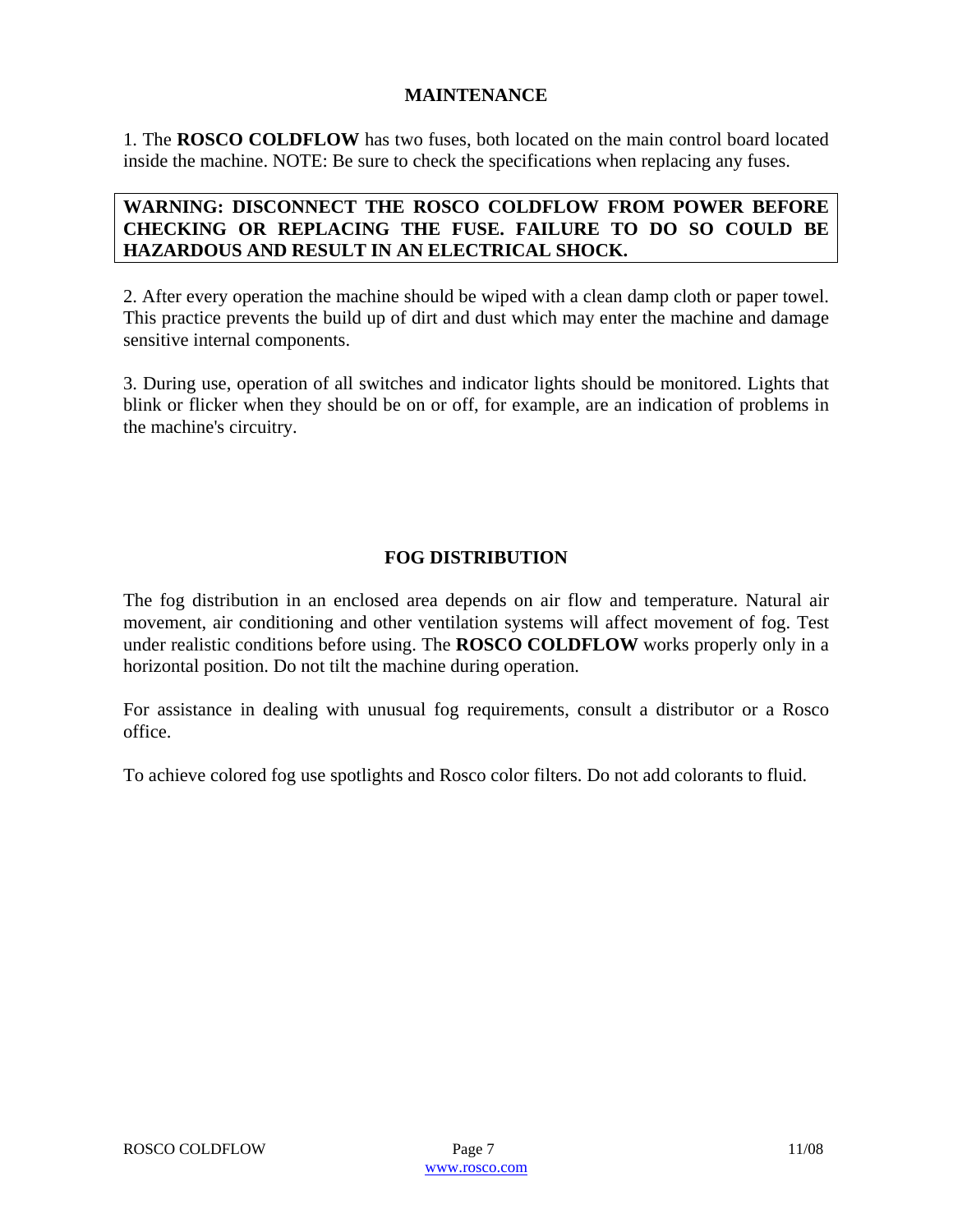#### **REPAIRS**

If the machine fails and repairs are required, call or write the nearest Rosco office (listed below) for the name of a Rosco Repair Center near you.

# **UNITED STATES**

**World Headquarters** 

Rosco Laboratories, Inc. 52 Harbor View Avenue Stamford, CT 06902 +1 (203) 708-8900 (800) 767-2669 E-mail: info@rosco.com

Rosco Laboratories, Inc. 1265 Los Angeles Street Glendale, CA 91204 +1 (818) 543-6700 (800) 767-2652

Rosco Service Center 1675 Brandywine Ave. Suite B San Diego, CA 91911 +1 (619) 423-1985 (800) 468-0114

# **CANADA**

Rosco Laboratories, Ltd. 1241 Denison Street, #44 Markham, Ontario L3R 4B4 (905) 475-1400 (888) ROSCO TO E-mail: info@roscocanada.com

## **UNITED KINGDOM**

Roscolab, Ltd. Blanchard Works Kangley Bridge Road Sydenham, London SE26 5AQ England +44 (0)208 659 2300 E-mail: marketing@roscolab.co.uk

#### **SPAIN & PORTUGAL**

Rosco Iberica, S.A. C/Oro,76 Polígono Industrial Sur 28770 Colmenar Viejo, Madrid. España (34) 918 473 900 E-mail: info-spain@rosco-iberica.com

# **AUSTRALIA**

Rosco Australia Pty Ltd. 42 Sawyer Lane Artarmon 2064 N.S.W. Australia (02) 9906-6262 E-mail: roscoaus@rosco.com.au

# **BRAZIL**

Rosco do Brasil Ltda. R. Antônio de Barros, 82 03401-000 São Paulo-SP +55 (11)6198 2865 E-mail: info-brazil@rosco.com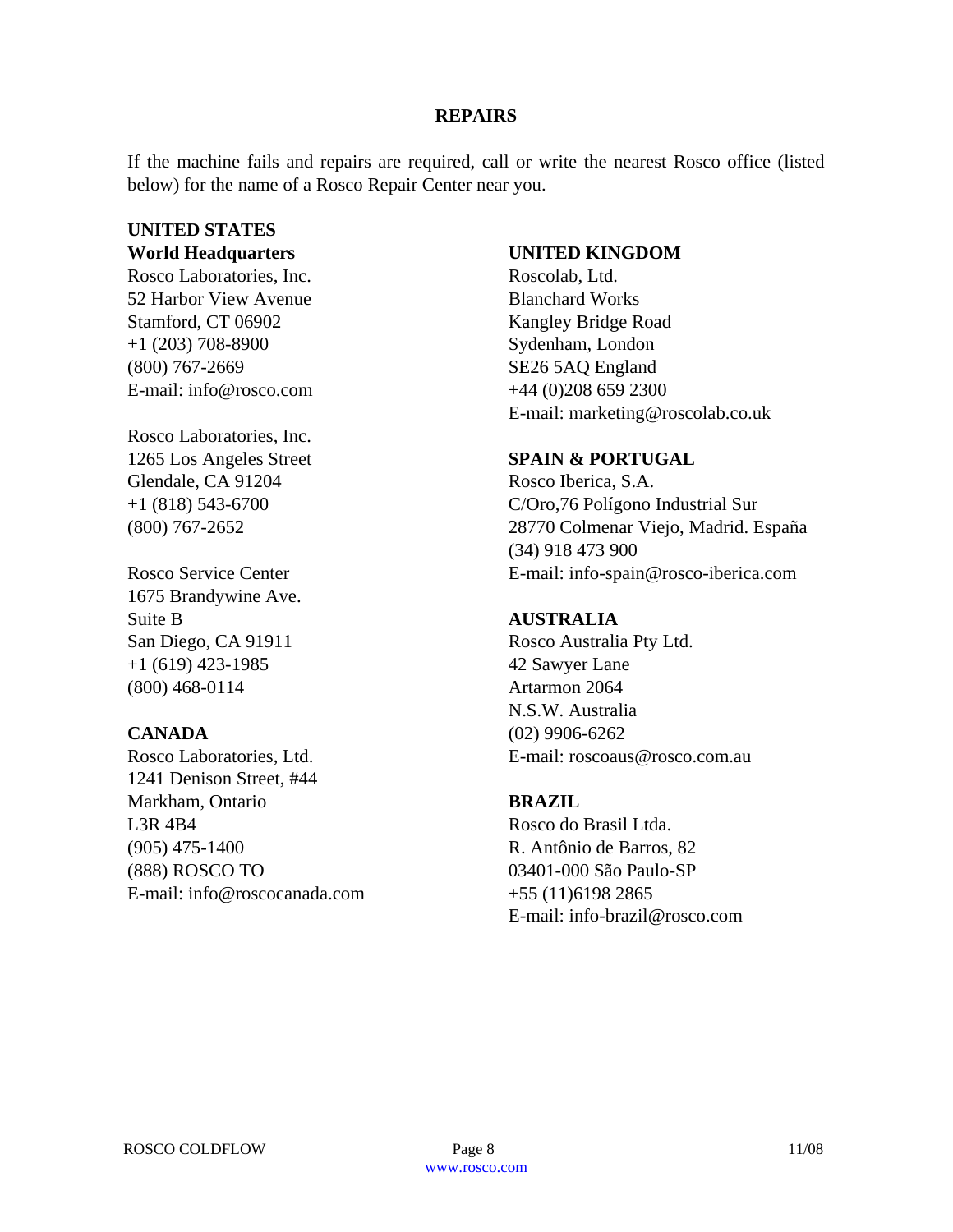#### **RETURNS**

1. Call the nearest Rosco office for shipping instructions.

2. Pack carefully and ship (in the U.S.) via UPS or parcel post prepaid. Insurance is suggested.

3. Attach a letter to the top of the machine explaining the problem in detail.

4. Enclose a copy of Rosco invoice or other proof of purchase.

5. If the machine is out of warranty, an estimate of repair cost will be provided on request. Otherwise, repairs will be accomplished and billed.

6. When ready, the machine will be returned (in the U.S.) via UPS.

# **STORAGE AND SHIPMENT**

If you do not anticipate using your machine for an extended period, prepare your machine for storage as follows:

- 1. Perform maintenance as outlined in "Maintenance" section.
- 2. Wipe the outside of the machine clean.
- 3. Store in a sealed cardboard box.

4. Whenever the unit is shipped, considerable care should be taken in packing to avoid damage in transit.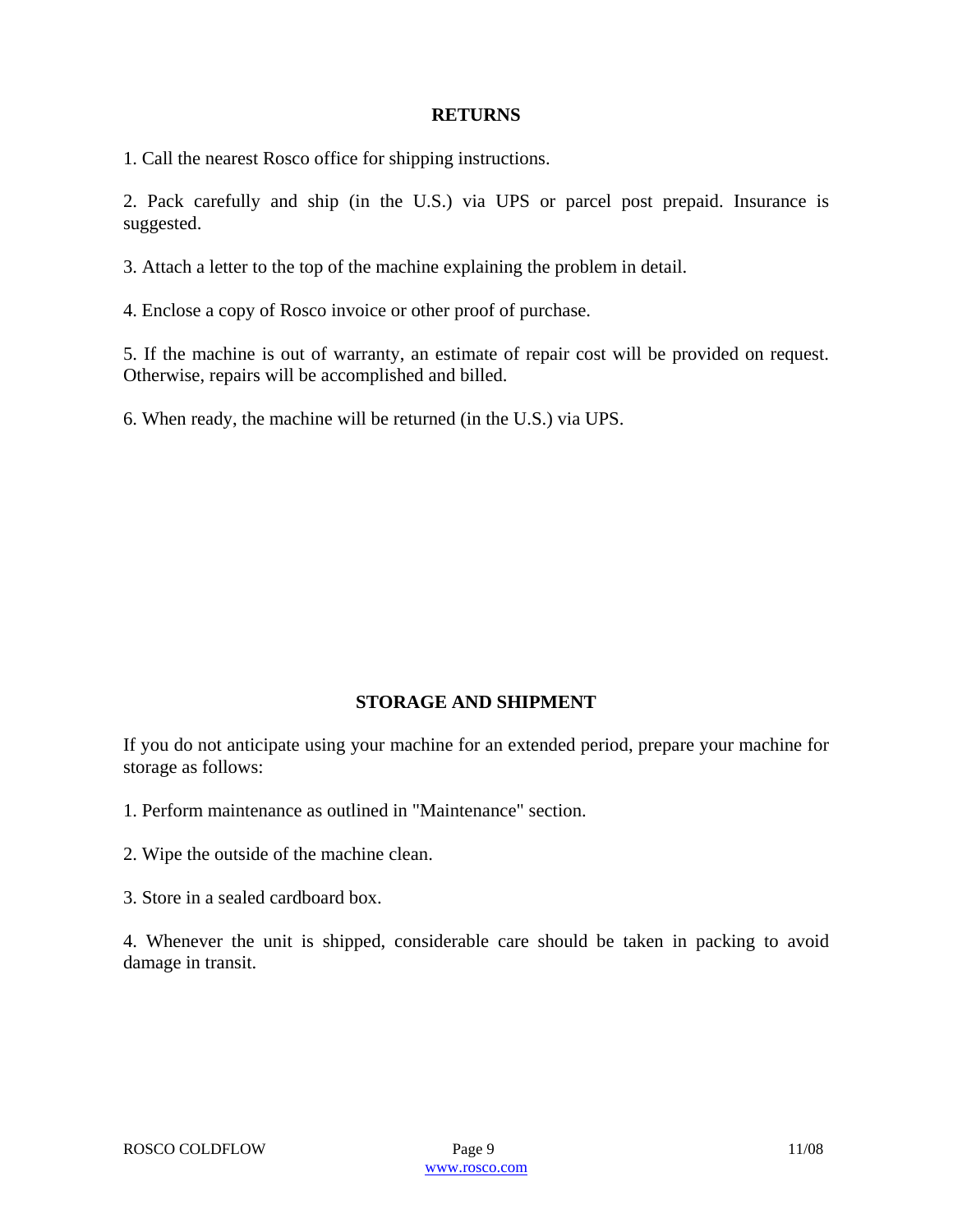# **LIMITED WARRANTY**

Rosco Laboratories, Inc. warrants to the original purchaser that the **ROSCO COLDFLOW** will be free from original defects in workmanship and material for a period of six months from the date of purchase. During the warranty period, machines will be repaired or replaced at the option of Rosco.

If the purchaser returns a completed registration card to Rosco within 30 days of purchase, Rosco will extend the limited warranty to a FULL YEAR from the date of purchase. If the warranty card is not received by Rosco, the warranty will remain effective for six months.

The warranty does not extend to any parts of the **ROSCO COLDFLOW** that have been subject to misuse or accident. Neither does the warranty cover any Rosco machine that has been opened, modified or repaired other than by Rosco or its designated repair station.

The warranty will not apply if procedures described in the Instruction Manual are not followed. It is the user's obligation to clean and maintain the **ROSCO COLDFLOW** according to these instructions, and to follow acceptable practices for handling electrical devices.

# **NOTE: USE OF ANY FLUID OTHER THAN A ROSCO BRAND FOG FLUID WILL VOID WARRANTY.**